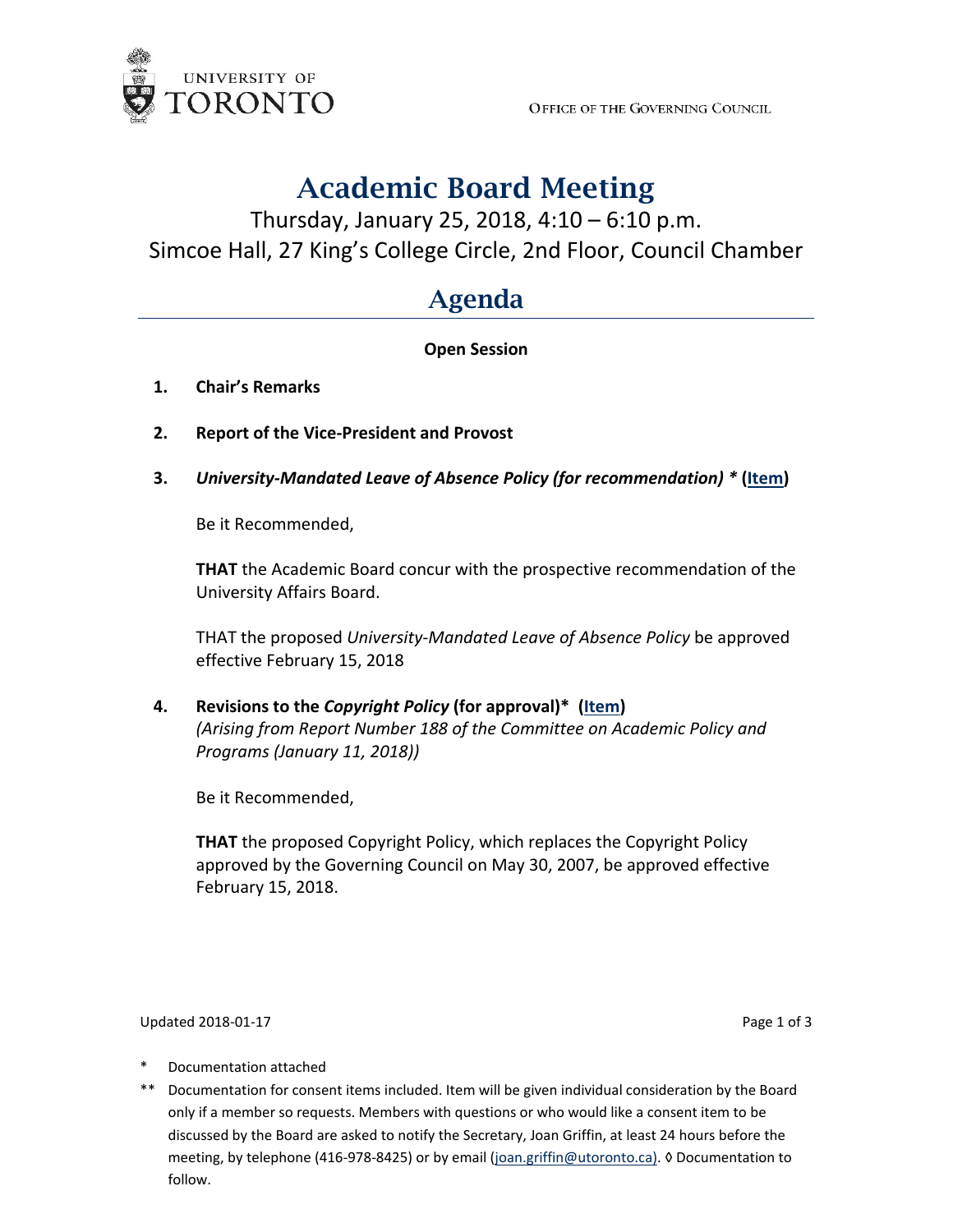- **5. Academic Plans (for information)\*: Faculty of Applied Science and Engineering [\(Item\)](http://www.governingcouncil.lamp4.utoronto.ca/wp-content/uploads/2018/01/a0125-5ai-2017-2018ab.pdf) Ontario Institute for Studies in Education (OISE) (for information and feedback)\*** *(Arising from Report Number 179 of the Planning and Budget Committee (January 10, 2018))* **[\(Item\)](http://www.governingcouncil.lamp4.utoronto.ca/wp-content/uploads/2018/01/a0125-5bi-2017-2018ab.pdf)**
- **6. Proposal to create a Bachelor of Information, Faculty of Information (for approval)\* [\(Item\)](http://www.governingcouncil.lamp4.utoronto.ca/wp-content/uploads/2018/01/a0125-6i-2017-2018ab.pdf)**

*(Arising from Report Number 188 of the Committee on Academic Policy and Programs (January 11, 2018))*

Be it Recommended

THAT subject to confirmation by the Executive Committee,

THAT the proposed Bachelor of Information, which will confer the degree BI, as described in the proposal from the Faculty of Information dated October 24, 2017, be approved effective September 1, 2019.

- **7. Institutional Strategic Research Plan 2018-2023 (for information and feedback)\* [\(Item\)](http://www.governingcouncil.lamp4.utoronto.ca/wp-content/uploads/2018/01/a0125-7i-2017-2018ab.pdf)**
- **8. University of Toronto CRC Equity, Diversity and Inclusion Action Plan (for information)\* [\(Item\)](http://www.governingcouncil.lamp4.utoronto.ca/wp-content/uploads/2018/01/a0125-8-2017-2018ab.pdf)**

#### **CONSENT AGENDA\*\***

- **9. Revised Divisional Teaching Evaluation Guidelines (for information)\*\***
	- i. Faculty of Kinesiology and Physical Education **[\(Item\)](http://www.governingcouncil.lamp4.utoronto.ca/wp-content/uploads/2018/01/a0125-9i-2017-2018ab.pdf)**
	- ii. Faculty of Information **[\(Item\)](http://www.governingcouncil.lamp4.utoronto.ca/wp-content/uploads/2018/01/a0125-9iia-2017-2018ab.pdf)**

#### **10. Constitutional Revision: Lawrence S. Bloomberg Faculty of Nursing (for approval)\*\* [\(Item\)](http://www.governingcouncil.lamp4.utoronto.ca/wp-content/uploads/2018/01/a0125-10-2017-2018ab.pdf)**

Be It Recommended,

#### Updated 2018-01-10 Page 2 of 3

- Documentation attached
- \*\* Documentation for consent items included. Item will be given individual consideration by the Board only if a member so requests. Members with questions or who would like a consent item to be discussed by the Board are asked to notify the Secretary, Joan Griffin, at least 24 hours before the meeting, by telephone (416-978-8425) or by email [\(joan.griffin@utoronto.ca\)](mailto:joan.griffin@utoronto.ca).